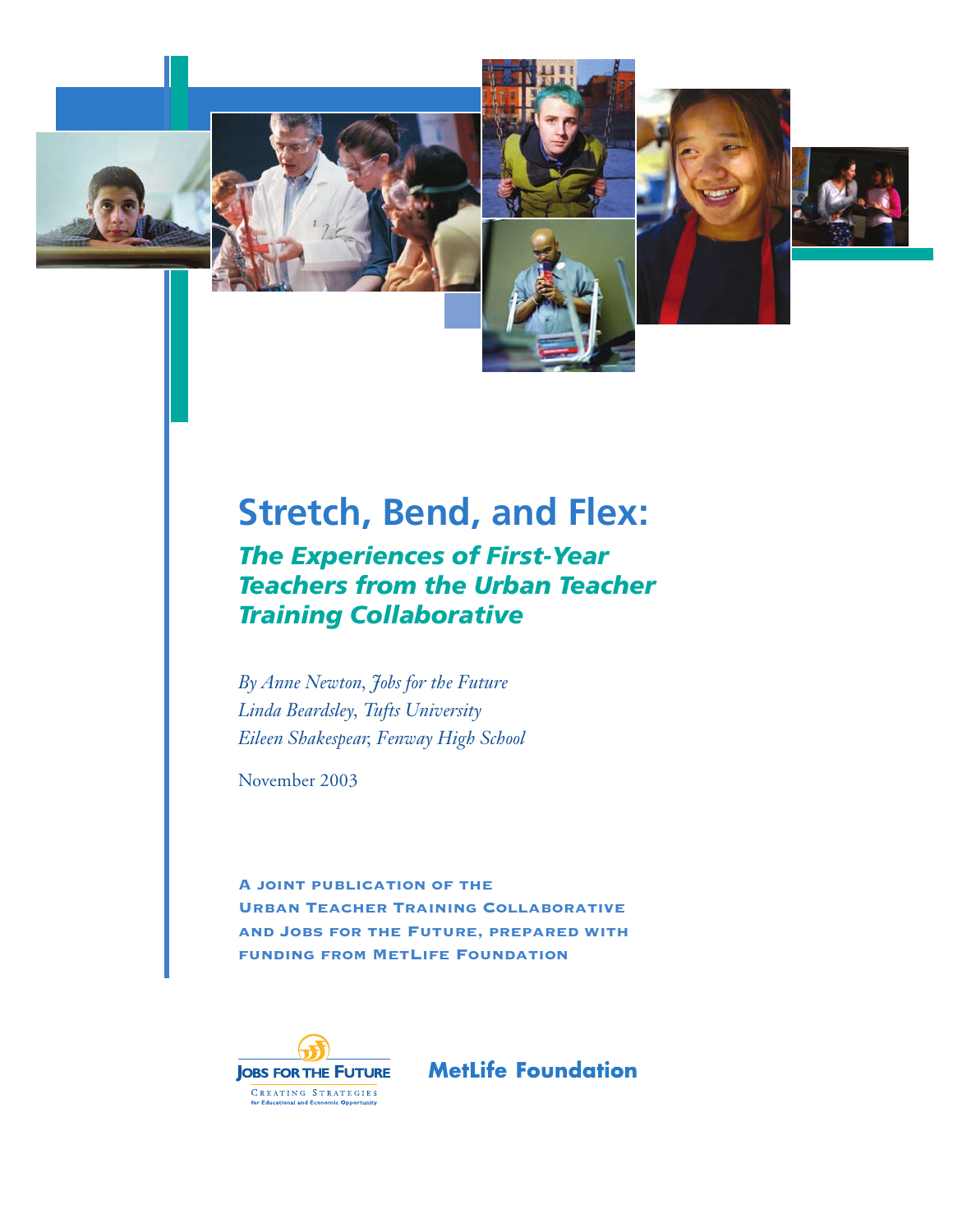# **Stretch, Bend, and Flex:**

*The Experiences of First-Year Teachers from the Urban Teacher Training Collaborative*

# **Table of Contents**

|                                                                                                                       | <u> 1989 - Johann Stoff, deutscher Stoffen und der Stoffen und der Stoffen und der Stoffen und der Stoffen und der</u> |
|-----------------------------------------------------------------------------------------------------------------------|------------------------------------------------------------------------------------------------------------------------|
| <u> 1989 - Johann Stoff, amerikansk politiker (* 1908)</u>                                                            |                                                                                                                        |
|                                                                                                                       |                                                                                                                        |
|                                                                                                                       |                                                                                                                        |
|                                                                                                                       |                                                                                                                        |
|                                                                                                                       |                                                                                                                        |
|                                                                                                                       |                                                                                                                        |
| <u> 1989 - Jan Samuel Barbara, margaret a shekara 1980 - Shekara ta 1980 - Shekara ta 1980 - Shekara ta 1980 - Sh</u> |                                                                                                                        |
|                                                                                                                       |                                                                                                                        |
|                                                                                                                       |                                                                                                                        |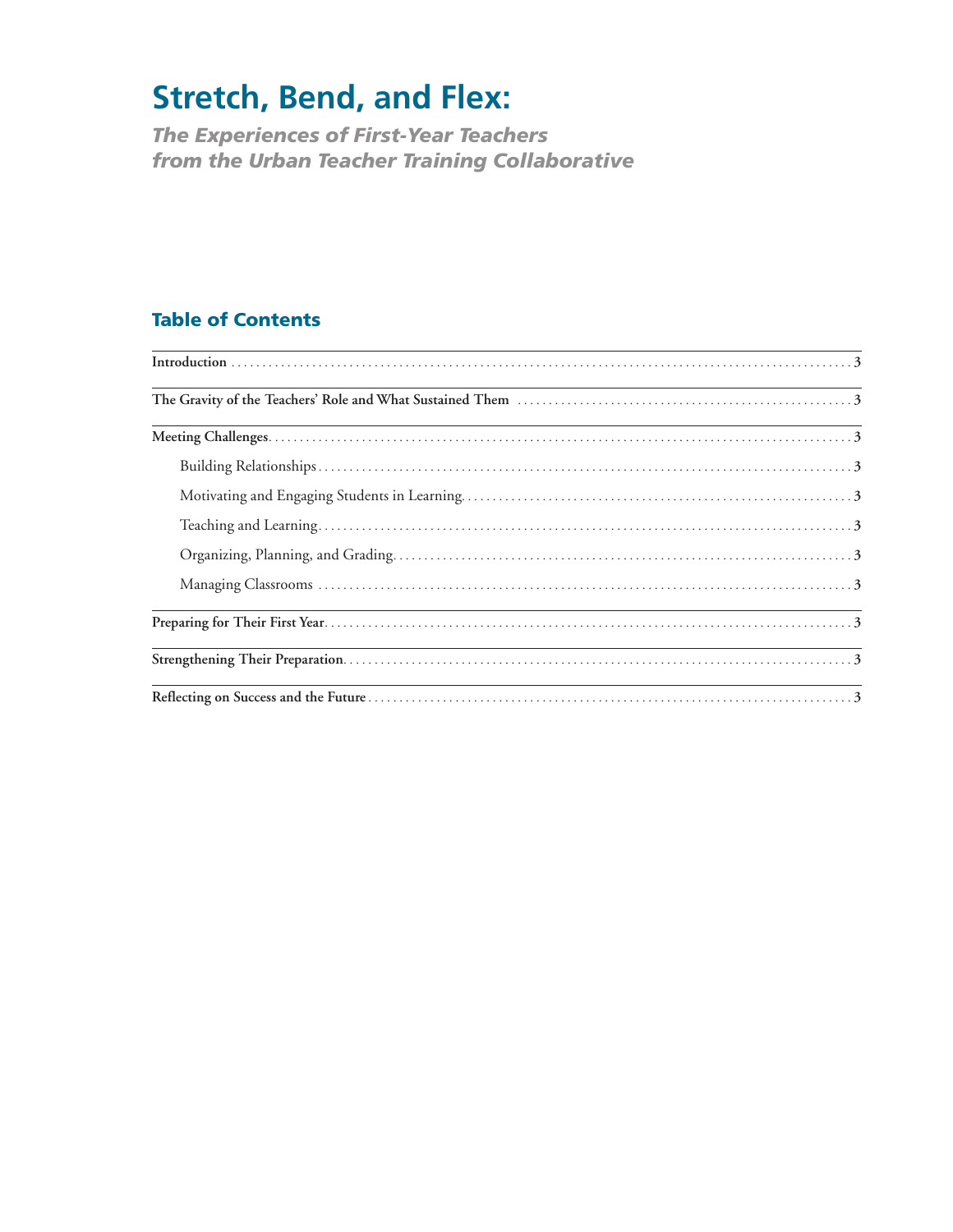# **Stretch, Bend, and Flex:**

*The Experiences of First-Year Teachers from the Urban Teacher Training Collaborative*

# **Introduction**

For the past 21 years, the *MetLife Survey of the American Teacher* has examined issues related to education from a variety of perspectives. Its most recent surveys, in 2001 and 2002, revealed that feelings of alienation from school are prevalent among students, teachers, and parents at the secondary level. When schools fail to engender a sense of belonging for any of these groups, the process of education breaks down. People do not feel respected, and students come to believe that their teachers fail to know them as individuals with unique talents, dreams, challenges, and expectations.

With this background and funding from MetLife Foundation, Jobs for the Future has explored the challenges new teachers face and their responses to them, as well as how the challenges are intertwined with relationships among students, teachers, and parents. JFF documented the experiences of 10 first-year teachers who graduated from the Urban Teacher Training Collaborative's Master of Arts in Teaching program at Tufts University in 2002.

Established in 1999, the Urban Teacher Training Collaborative (UTTC) was developed by Tufts University in conjunction with two small pilot high schools in the Boston Public Schools, the Boston Arts Academy and Fenway High School. UTTC is a school-university, school-based program that reflects the commitment of these partners to developing effective, collegial, and reform-minded teachers for urban schools as well as their understanding of the needs of urban students and teachers.

The mission of UTTC is to help meet the need for high-quality urban teachers through an innovative model for teacher training analogous to the "residency" model used to train medical professionals. Instead of completing a ten-week student teaching assignment after a semester of university classes, UTTC student teachers—referred to as

interns—work at their assigned schools full-time under the guidance of mentor teachers and university professors from the first day of school through mid-May. Interns assist their mentors in the classroom immediately and participate in the professional responsibilities teachers have in school, including staff meetings and special programs. The interns take three of their graduate courses at Fenway High School, and they attend seven seminars at the school in the fall (see sidebar), co-taught by a Tufts University professor and Fenway High School humanities teacher.

Thirteen interns were enrolled in the UTTC program in the 2001-2002 school year, of whom 10 agreed to participate in the MetLife/JFF project. A quick glance at these ten interns reveals that:

- Seven are persons of color.
- Eight attended public schools, and two a mix of public and private schools.
- Two were educated in urban schools, three in suburban schools, and five in a mix of environments (urban, suburban, and rural).
- Six received a traditional education in high school, while four had less-traditional experiences.

In spring 2002, the interns sought teaching positions in schools with cultures that, in their words, "value real learning and analysis—where there is a positive rapport among faculty and students," "a place where people want me to grow, where people are open to discussing their own fears," "a smaller school where you are active not just a nameless face," and "a school where they could work with a multicultural population." By mid-summer, they had secured employment. Six of the UTTC interns obtained positions in one of the pilot schools in Boston (the Boston Arts Academy, Fenway High School, or Mission Hill School), two were in non-pilot urban schools, and two were in suburban schools—one in a state other than Massachusetts.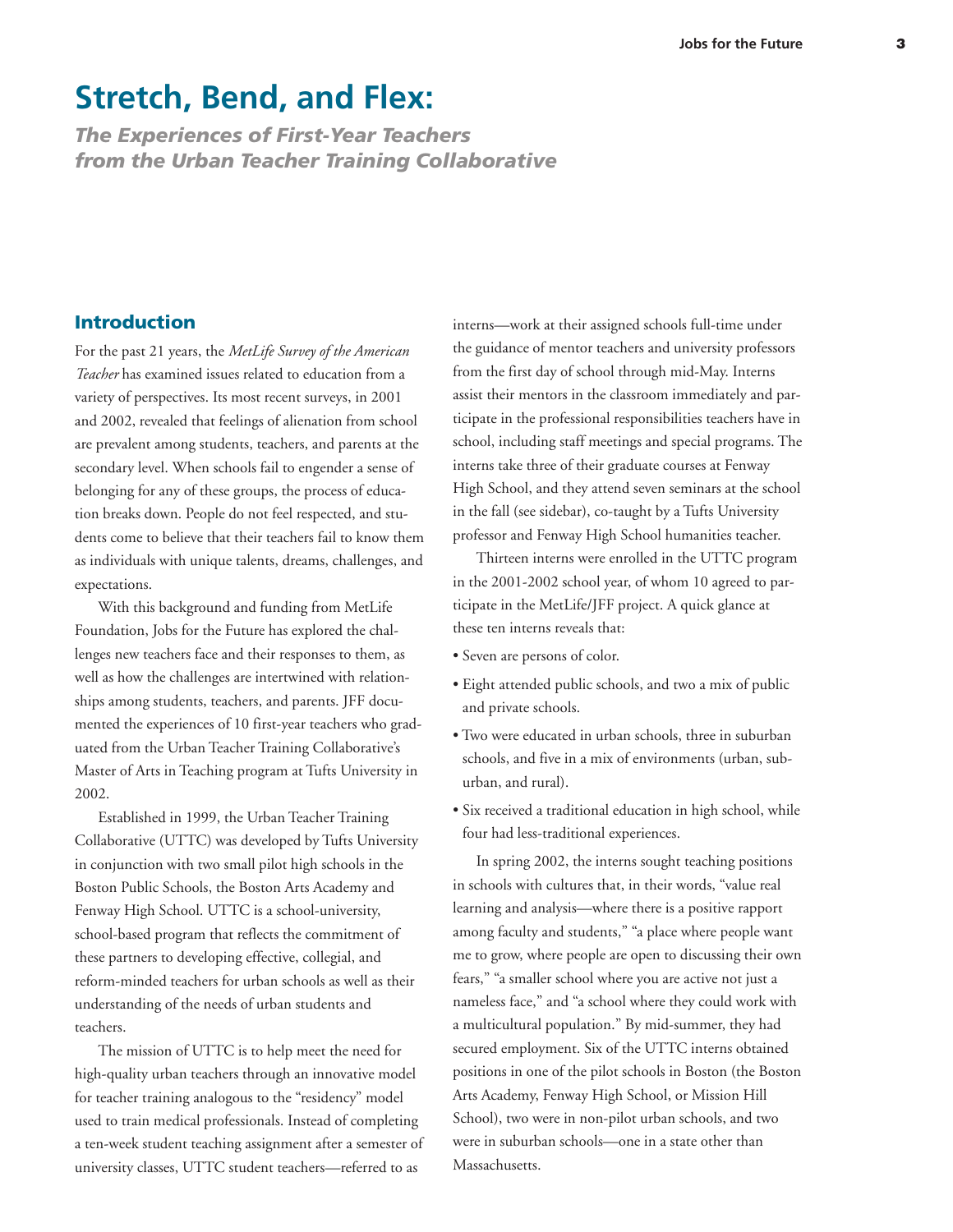# **Fall Seminars**

#### **Preparing Urban Teachers: Uncovering Communities**

With funding from MetLife Foundation, the partners also developed a community curriculum that increases future teachers' knowledge and understanding of the home communities, cultures, and life experiences of the urban young people in their classrooms.

| Mid-September  | Encountering the History-The history of Boston prior to court-ordered busing in the 1970s.                                                                                                                        |
|----------------|-------------------------------------------------------------------------------------------------------------------------------------------------------------------------------------------------------------------|
| Late-September | Boston Tour: A City Envisioned and Evolving-All-day, guided bus tour of their students' neighbor-<br>hoods in the city.                                                                                           |
| Mid-October    | Walking Tours of Two Boston Neighborhoods-Half-day tours on Saturday led by high school<br>students who have done research on their own communities and designed the tour.                                        |
| Mid-October    | Exploring a Specific Neighborhood: Meeting Wise People-Teams of interns interview wise people<br>in their students' neighborhoods to increase their understanding of issues, programs, and services<br>for youth. |
| November       | Bringing It All Back Home-Interns capture key images of their own neighborhoods and discover<br>the similarities and the disjunction between their experience of place and their students' environ-<br>ment.      |
| December       | Home from Students' Perspectives-High school youth discuss their perceptions of their neighbor-<br>hoods and interns ask questions about students' experiences in their neighborhoods.                            |
|                | Visit JFF's Web site, www.jff.org, to download the curriculum and view other products from this partnership.                                                                                                      |

From May 2002 through June 2003, JFF followed the experiences of these first-year teachers through three interviews, two retreats, and electronic journal entries. *Stretch, Bend, and Flex* reflects—in their words—the challenges they faced, the strategies they employed, and their insights into the aspects of the UTTC program that were critical in providing them with the confidence and skills to enter their own classrooms, respect their students, and ward off alienation.

The findings are reported in five sections:

- The gravity of the role they have undertaken and what sustained them;
- The challenges they faced in building relationships with students, parents, and teachers; motivating and engaging students in learning; teaching and learning; organizing, planning, and grading; and managing classrooms;
- Their observations on how the UTTC program prepared them for their first year in the classroom and school;
- Their recommendations for strengthening their preparation;
- Their reflections on the success of their first year and their future plans.

We are indebted to the first-year teachers whose words are captured in this document: Camille Burnett, J.D. Fergus, Chadwick Johnson, Kevin Jones, Nakia Keizer, Katharine Kilbourn, Joe Levin, Maggie Norian, Katie Pina, and Rachwayl Sahadeo. They gave willingly of their time, their thoughts, and themselves over the course of the 18 months. We hope that they will continue to impact the lives of urban youth for years to come.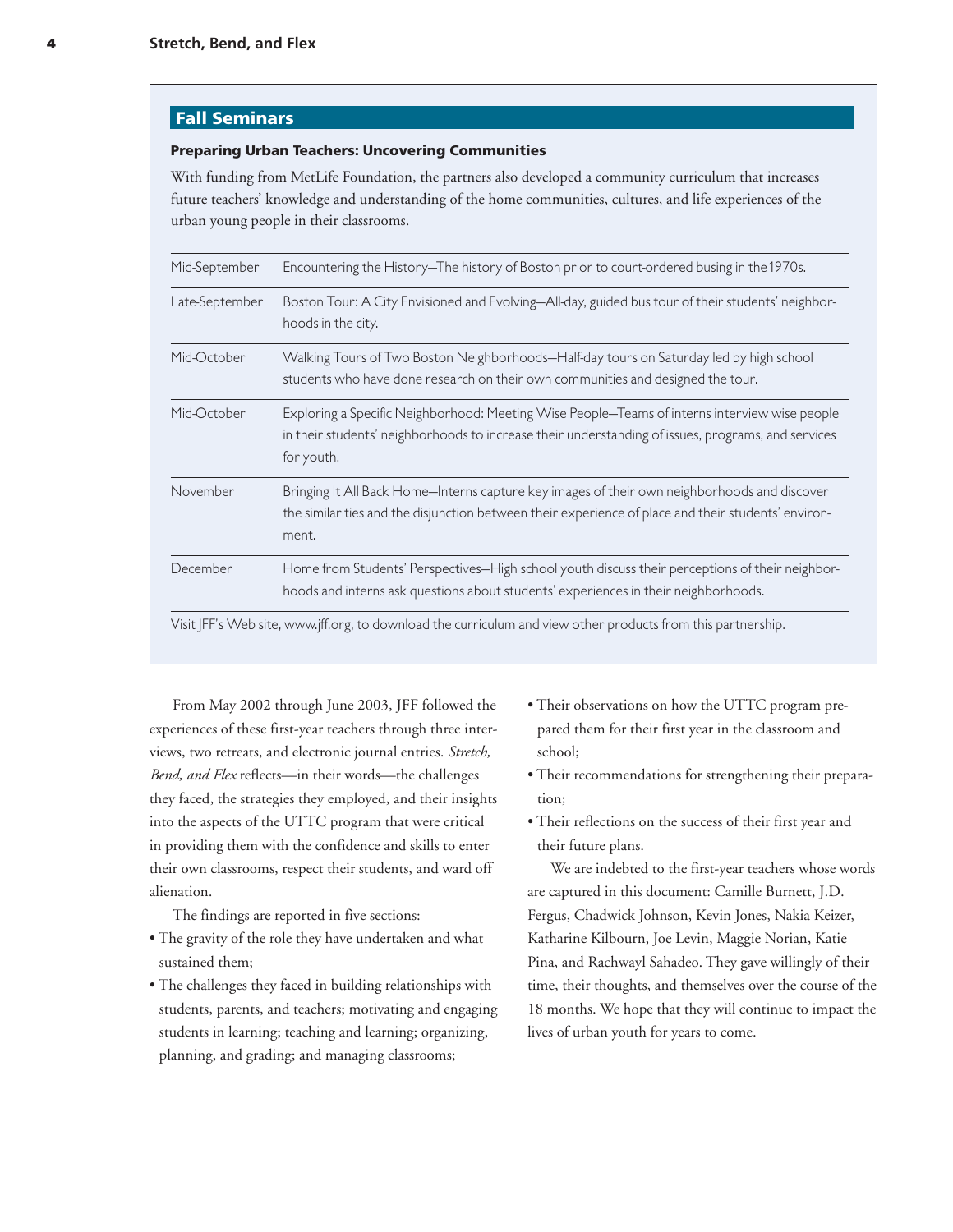#### **PART I.**

### **The Gravity of the Teachers' Role and What Sustained Them**

During their first year of teaching, these former UTTC interns confronted several challenges—not least the huge responsibility they have as teachers in the lives of the youth in their schools. Moving from being interns to becoming first-year teachers, they noted, "All of the responsibilities are ours. . . . We determine a lot of futures through the work we do in classrooms." They felt the stress of ensuring that their students did well academically. They spent a great deal of time establishing good relationships with their students so that their students could move on to careers and college. Most important, they enjoyed the privilege of getting to know their students and "being in their lives"—a feeling they went into their first year with and that remained with them at the end of the year.

Fall 2002 – One Friday, about 4:15 p.m., I was working with some kids who needed help. It struck me that I'm the only person there for them, for what they are experiencing in this class. If I'm not there, they're not there. But if I am, I can encourage students. It's a huge responsibility, but I'm also seeing it as an opportunity.

\*\*\*

Spring 2003 – It felt emotionally intense to be caring for 88 minds and hoping that they would find something they could latch onto in English. It was mentally intense as I felt like I had to constantly be thinking and it was socially hard to always try to be tactful, kind, and upbeat. So, it wasn't just tiring and hard. I think it pushed me to my very limits and not in a negative way. It made me think about what challenge I wanted to reach and how I could.

They assumed this mantle of responsibility and leadership in different ways: determining the big questions that would guide their students' academic exploration and working with other colleagues to plan lessons, start new programs, or solve problems. They learned from their students, their relationships with adults, and the bureaucracy in their schools.

Throughout this first year of teaching, these dedicated novices met challenges that could seem overwhelming. At these times, they returned time and time again to the essential ideals that had inspired them to become teachers. Three overarching themes emerged from the interviews and retreats: their love of students and teaching, the support they received from colleagues, and their commitment to continue exploring and learning from their students, one another, and their day-to-day experiences. Their interest in and commitment to their students kept them going.

Yesterday, I had two classes in a row that were the most absolutely fun and amusing classes in recent memory. This is surprising to me because it was the last two periods on a Thursday and I was teaching the students about electrical resistance—a confusing and potentially boring topic. At the same time, the students were giddy to work on a project they'd been doing for the second half of class, and so there was potential for them to be restless. The stars aligned, however, and it was fantastic. I, for some reason, was spontaneous and energetic, and the kids and I were all laughing and learning together as I plowed through 12 chairs to demonstrate electrical resistance. This, and the plentiful moments when students were working individually and driving their own learning, is what I hope for every day in teaching.

\*\*\*

In my classroom, I have a poetry board next to my desk, which doubles as a homework board. Before and after class, my students congregate around the board and create poems. I love the natural interactions that I have with them during this downtime, and love watching them interact with each other. It is also a nice opportunity to spend time with kids who I wouldn't normally expect to be hanging out, writing poetry. In addition, it reminds me of how much I enjoy teaching poetry.

The seriousness with which the UTTC graduates accepted the responsibility of being teachers was evidenced in their continual reflection on experiences in their classrooms and schools and in their willingness to continue to be open to learning. They were constantly trying to make their teaching better, and their students were their driving force. They talked to their UTTC colleagues, their mentors, their deans, and teachers on their team or in their department about how to teach a concept in a variety of ways, how to work with colleagues, or how to better design lessons that linked to students' lives. Some pursued another degree, took Spanish courses so they could communicate better with parents, assumed a leadership role in their school, acquired grants to support new programs, or revamped curriculum to better suit the read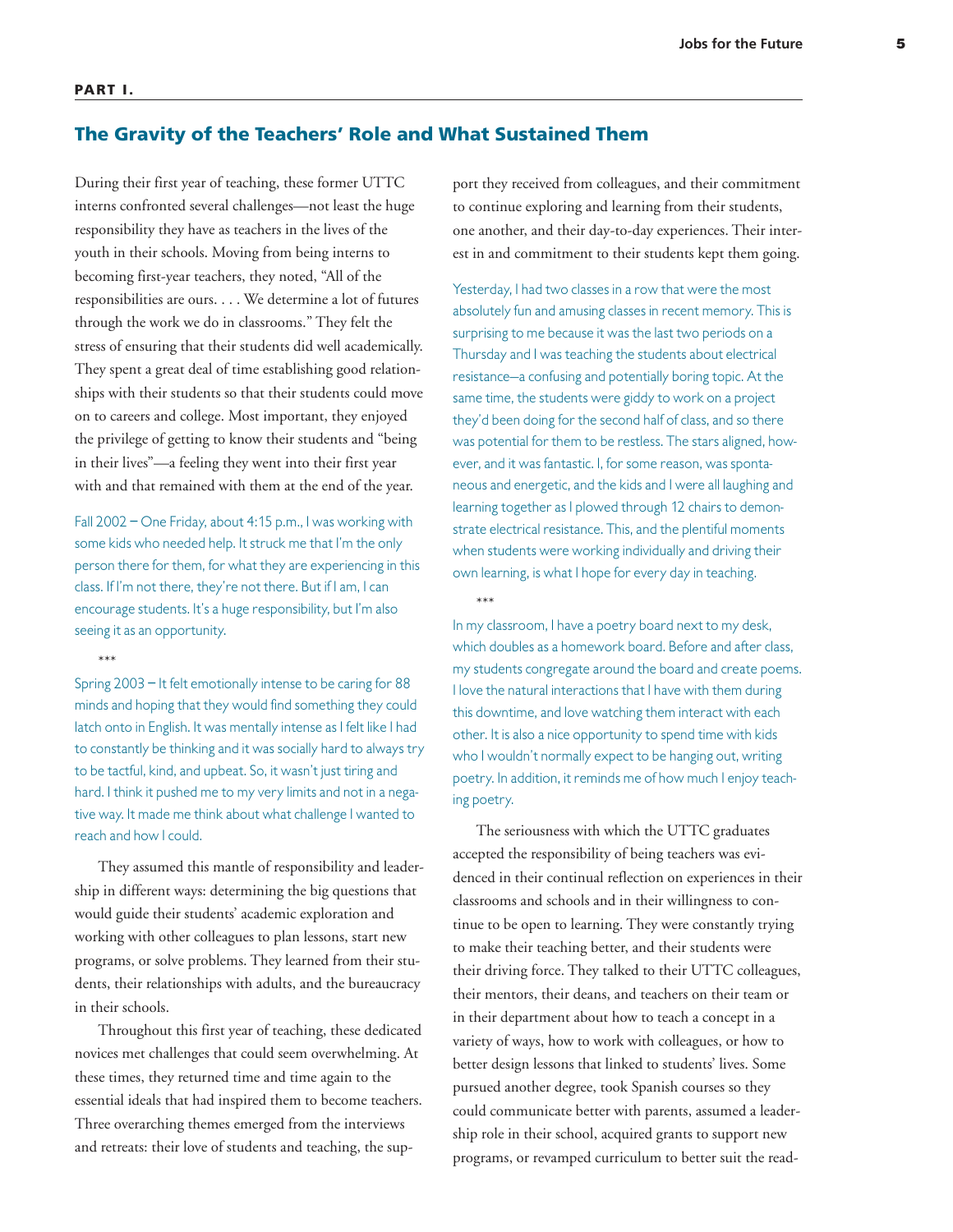ing levels of their students.

One first-year teacher, describing both his internship year and his first-year of teaching, said:

I would express my year as "stretch, bend, and flex." That is how it's been this year. It's meant to really stretch the limits

#### **PART II.**

# **Meeting Challenges**

Throughout the year, these teachers faced common and individual challenges and alone or with help from friends managed to surmount or ameliorate many of them. Each of these challenges and some of the strategies they used to address them are described below in their own words.

#### **Building Relationships**

Building relationships was critically important to these teachers, w hether with students, parents, or teachers. Their relationships with students, in particular, formed the basis for the students' engagement in learning. From September on, the teachers experimented with a variety of strategies. At the end of the year, they assessed the success of their teaching on the quality of those relationships.

Fall 2002 – I've realized that being approachable was hugely valuable. Light-hearted chatting before class and working to build trust were important steps in figuring out individual styles and skills.

\*\*\*

Spring 2003 – I know a lot of my students really well. If I had gotten through this year and had not, I think it would be more difficult to say that I was successful.

However, the teachers' success and level of comfort in these relationships varied with their partner in the venture. Establishing relationships with students was the easiest. When asked in the spring of 2002 to compare their pedagogy with their own schooling, more than half of the teachers said the major difference would be their emphasis on developing meaningful relationships with students. As teachers, they wanted to be "more student-centered," to be "genuinely concerned about the whole student," or to "mix content and skills in a way that works for kids."

Prior to entering their classrooms, the interns felt prepared to build engaging relationships with students of varied backgrounds. For some, that preparation came from

of where you think you can go (step out of that comfort zone). Then, you sometimes have to bend a little to accommodate the needs of students or to find out what you really like. Finally, when you have that, you can flex it as you really own that skill or weakness and can stretch it again.

their family or prior school experiences, while for others it came from exposure to diverse classrooms through their internship.

I grew up with a family that is the United Nations. I'm a byproduct of an interracial marriage. I didn't see differences growing up.

\*\*\*

\*\*\*

My internship school is diverse. I've never been in an environment that is mostly non-white. This has been a new experience, especially in terms of my own biracial identity. It's caused me to rethink assumptions.

With some experience and deeper reflection, two of the first-year teachers had a more tentative response in the fall of 2002. They had discovered that with *some* students it was more difficult to accomplish this task than they had anticipated.

It takes a lot of time to successfully build relationships with students who have been as wounded as these kids. I need to build trust. If I do something right, I can. If I do something wrong, I can lose a mile.

I developed relationships more quickly this year because I'm the only teacher in the classroom rather than the "intern guy." With students who are inappropriate, that's been a slower, more strategic road. It's a lot harder to develop meaningful relationships with all students.

For most teachers, relationships and academics were intertwined. They used academics to build relationships or believed that their relationships gave students an incentive to learn, or at least an opportunity to pursue learning. If they did stress one over the other—academics or relationships—the emphasis depended on the needs of their students.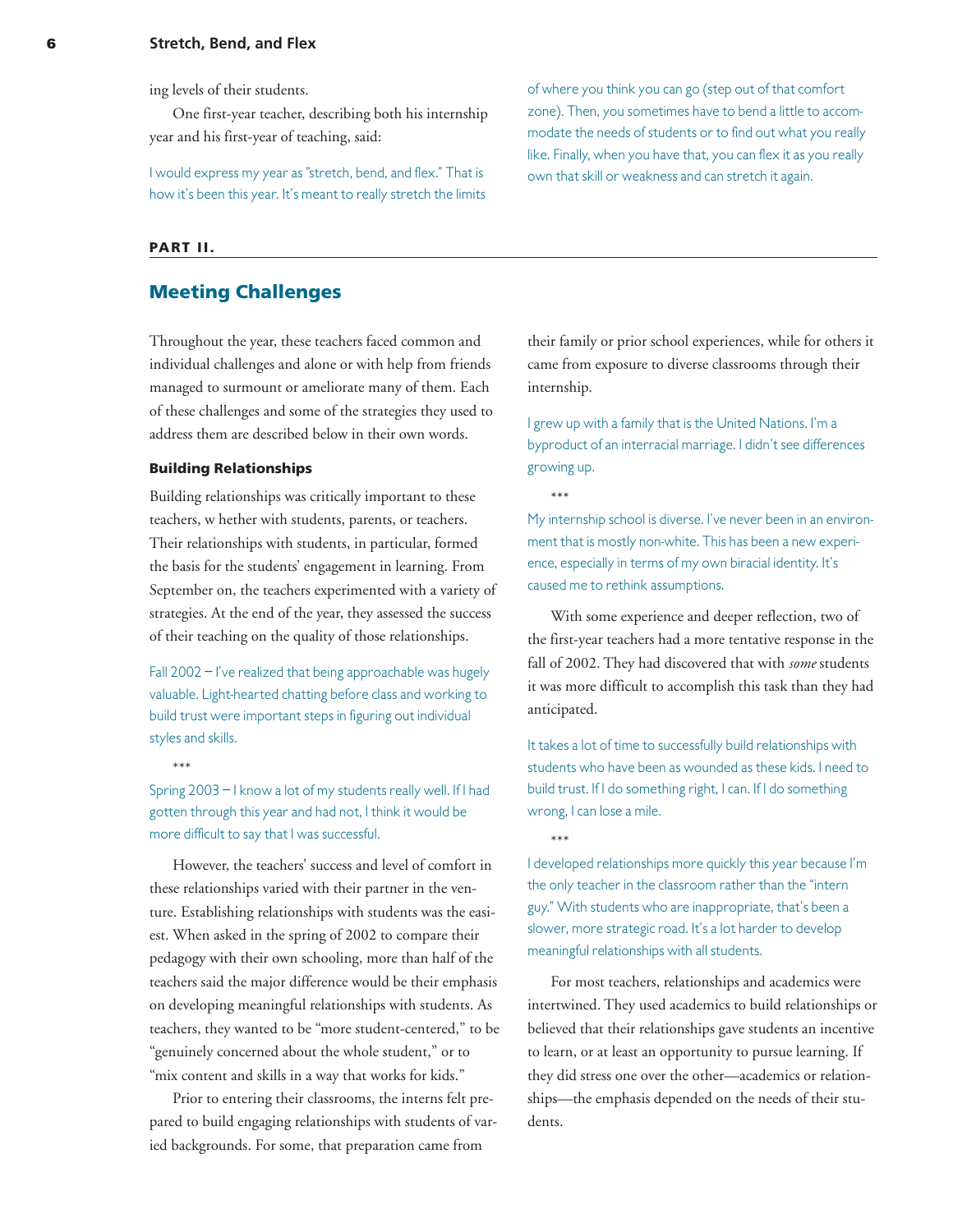I really try to build relationships between myself and the kids and among the kids. I think that helps to push academics in the classroom. . . . I try to find out the academic challenge for each of my students, and then through that I put myself in a position for dialogue. For example, what else is going on outside of your academics that makes it difficult for you to do the work or finish your assignment?

\*\*\*

I want to build relationships and increase their academic skills, but academics are a little bit higher because of the low skill level of most of the kids. I'm afraid that they won't be able to compete with the rest of the world.

The teachers reported that living in their students' neighborhood provided them with a better understanding of that community and its issues as well as an authentic and close bond with their students. That connection enabled them to see students and their families in their own environment—at the grocery store, in church, or at athletic events—to know where their students spend their time, and to empathize with students when tragic events occurred. Yet, they also recognized that just living in the same neighborhood does not ensure long-term relationships between a student and a teacher.

Living in the same community, you have a shared experience with students—culturally, socially. . . . It's a huge advantage, although it's not enough to sustain a relationship. It only allows you to ease your way into your students' lives. After that, you have to bring the goods to the table.

Three of the teachers, who didn't live in the same neighborhood as their students, felt that their lack of knowledge about their students' lives and neighborhoods is a drawback: "It's a liability to come from a background that is so different. I have enough to learn. I don't know which parents to call and which ones will make it more difficult for their children." One of the suburban teachers said, "If I lived here, I'd have more of a feel for the community. I drive through and see these enormous houses. So, I make assumptions based on that and on what the kids and teachers say about the community."

Inviting students into their lives was another strategy for engendering relationships. In an effort to be more approachable to their students, they shared anecdotes from their lives, past and present, offered their opinions, and encouraged students to do the same. Some teachers displayed pictures of their families on their desks or mementos in their classrooms to facilitate conversations about family and interests outside of school.

My small wooden apple with a changeable calendar, which was given to me by my goddaughter, is one of the few things that sit on my desk. If the kids in my advisory beat me to class, they change the date on the apple. It signifies that they feel comfortable at my desk; that my space is their space and vice versa. The apple reminds me about the freedom of sharing and opening up what is mine to my students, how valuable my relationships are with my advisees, and of how much I like them.

\*\*\*

I think it's important to be clear and to use language that's accessible. I think that honesty is important, both in giving praise and criticism. Show your opinion on a variety of things. It's important to show that you're somebody besides just a robot.

The teachers used the rich diversity of social, cultural, racial, socioeconomic, and familial backgrounds among the students in their classrooms to develop deeper relationships with their students and to enrich and contextualize their lessons. For example, when studying a country from which a student had immigrated to Boston, a teacher asked that student to become the "teacher." The student offered first-person accounts of living in the country the class was studying, taught the class words in his native language, and brought videos and other information into class to share.

Teachers in more homogeneous communities felt their mission was to open up the eyes of their students—to give them a new perspective on the world. They made their classrooms a safe place to explore diversity in race, culture, religion, and thought.

My students come from families where they have been sheltered and have a very narrow view of the world. When I teach, I have been very open and frank about what I personally believe and try to give my students another perspective that they don't often hear. I try hard to support opposing views in my classroom, with the condition that my students can back up their ideas.

Relationships with parents proved challenging. In the fall, eight of the teachers indicated that their schools expected them to engage with parents through phone calls, e-mails, conferences, and open houses. The teachers reported that they had conversed with 33 to 90 percent of their students' parents. Some had talked primarily to the parents or guardians of their neediest students, others to the parents of students in advisories or homerooms as well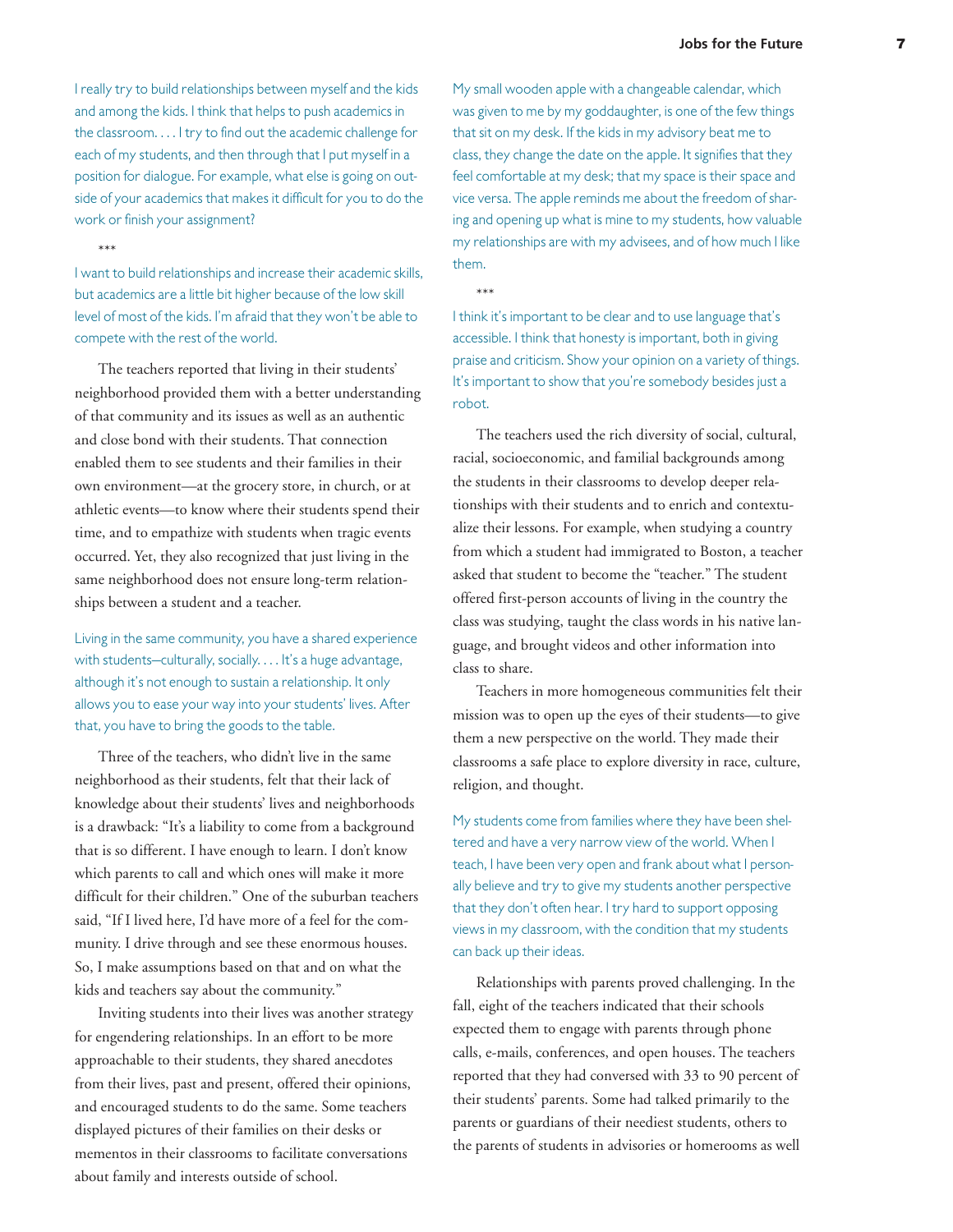#### **8 Stretch, Bend, and Flex**

as their classes. Two, who teach juniors and seniors, talked to their students first: "They need to be responsible for their behavior and their work. It's a way of reinforcing that they are in charge of their own education."

In the first semester, cultural issues, age differences, and the approach to take with parents concerned some teachers:

Many of my students and their parents will speak Spanish. As a non-Spanish speaker, I worry about communication and day-to-day interactions. At first I didn't know how to deal with unresponsiveness. It was a lack of experience on my part, a lack of understanding around cultural issues.

\*\*\*

Teachers are immediately on the defensive with parents. I want enough confidence to not be on the defensive. I want to tactfully tell them of issues and set the tone for sharing good and not-so-good information with them.

By the spring, only a few teachers felt at ease communicating with parents. If they did, they attributed it to the fact that "a lot of my parents are really concerned about their children, so we agree on a lot of what we want for the student" or to the ease with which it could be accomplished—for example: "I update parents with phone calls and e-mails."

Those who found relationships more difficult or had put these relationships to the side, most often noted competing demands for their time, their inexperience at relating to parents, or the fact that it could be counterproductive to their work in the classroom.

I'm not very good at interacting with parents. I do return their phone calls and talk to them when they come to school. I find it a lot easier to deal with parents who see the education of their children as a joint responsibility.

\*\*\*

It was more difficult than I had anticipated. . . . It was mostly an issue of my lack of time and also that I have not done it before. I am not used to calling people without knowing them, and then talking to them. It feels unnatural.

### \*\*\*

I haven't gotten very far with building relationships with parents. I'm spending so much time on curriculum and giving feedback to kids that I don't have the time to cultivate parents. Then, for some kids, it has been counterproductive to involve parents. I call a parent, and then the student acts up for an entire week. I got to where I decided that I could do this myself.

The most unexpected challenge that many teachers faced was working with some of the adults in their schools. In the spring of 2002, before their first year as independent teachers, eight of the interns had hoped they would be supported by other teachers in their building. Most of them did garner support as first-year teachers, but some found the absence of support to be debilitating and disappointing.

In the fall, I taught "Humanities II: Immigration Lives." It was my first year teaching this course, although I had heard about it through my internship last year. I had absolutely no idea or clue about how to teach the course. A curriculum had already been put together, but I didn't have the materials. Throughout the semester, the other two humanities teachers collaborated, but I wasn't included most of the time. . . . We want our kids to take a journey in their learning, to go and explore different areas, and become scholars, but they can only do that if we are effective teachers. My kids were in limbo—if I had the support of my colleagues, they could be pushed over the threshold to gaining knowledge and perspective because they would have access to better materials. My kids suffered because of the disconnect. In the end, students should come first in every equation, and we need to remember that the goal is to better our students through education and development.

I didn't think I would dislike being around the adults so much. There are a handful of teachers that I enjoy, but there are two handfuls of teachers that I really don't enjoy (gossipy and grumpy).

\*\*\*

Despite these difficulties, the teachers could find support when they needed it. The UTTC program, with its emphasis on developing a positive peer culture, modeled how to build collegial relationships and seek advice from peers. In addition, many of the schools/districts in which they taught had support mechanisms to assist them some more than one.

Teachers received this support from many different sources. In the fall, it came from teachers in their department or on their team, as well as from administrators, mentors, former UTTC colleagues, community members, and part-time teachers. In the spring, the list remained the same, but the order of frequency was different. In the spring, their primary sources of support came from their UTTC cohort members and opportunities to continue the reflection they had started in their internship year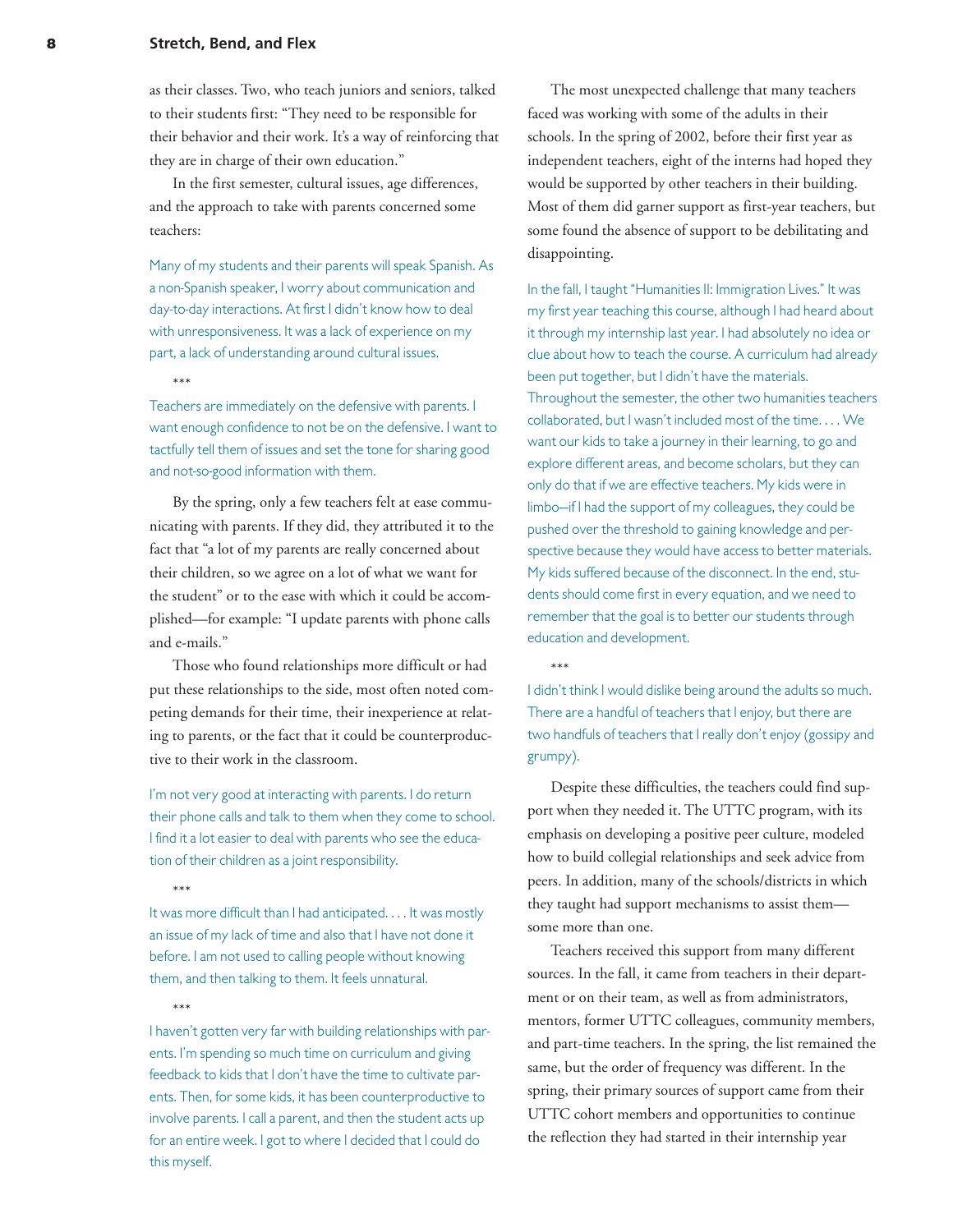through the retreats. These were followed by their mentors, teachers on their team or in their department, administrators, and the entire staff at one school.

The most beneficial assistance they received was:

- *Moral support:* reflecting on their students and the dayto-day things that happened at school, sharing frustrations and giving and getting feedback, talking things over, and getting good advice;
- *Materials, strategies, and skills:* sharing materials, curriculum guides, classroom management strategies, techniques (e.g., how to give directions, how to be a leader), and recommendations on what needs to be graded and what doesn't; and
- *Team/co-teaching:* co-teaching a class with their mentor.

#### **Motivating and Engaging Students in Learning**

Fall 2002 – At the end of last year, I felt buoyed by my experience. I'm in my next phase of learning. It's harder where I'm teaching now than where I was before. Some days I don't feel that I'm a good teacher. There's so much skill involved in getting students engaged, beyond the lingo.

\*\*\*

Spring 2003 – Daily exhaustion and the many responsibilities of teaching have prevented me from doing creative, interesting, fun, and random activities with my students. However, every time I have done something that I have been excited about, my students have been engaged and have learned more through the lesson.

Motivating and engaging students in learning were challenges for some teachers and more problematic at some periods during the year than others. With the school year winding down, several teachers faced the challenge of keeping the students and themselves focused and motivated. The students were "ready to move on" or a "little more anxious," and therefore, a little harder to keep under control. Through the year, the teachers explored several strategies to overcome this inertia.

#### *Making learning experiences relevant for students:*

I try to connect the lesson to their lives. For example, in studying acres, land size, and population growth, I had them determine the ratio of people per acre in Boston versus Athens, Georgia versus New York City versus China. We talked about how that ratio affects a person's psychological perspective (being squashed up in Boston versus one-eighth of an acre per house in Athens).

#### *Using a variety of instructional strategies:*

I mix up activities to keep everyone engaged. This way I'm teaching to different learning styles and keeping kids engaged because things are not monotonous.

\*\*\*

Lectures are sometimes not as successful as projects. Kids enjoy lectures, but as a teacher you have to be very excited, really upbeat, moving all around the room, calling on people, and getting into a debate to keep their attention.

#### *Offering students power and sense of urgency:*

I've been able to deal with this issue by giving students a chance to write before you ask them to speak. Contributing something in the classroom comes from being comfortable and belonging.

#### *Conferencing students:*

I had one student who did not do any work all first quarter, although you could tell she was bright. I finally sat down with her at the end of the quarter and had a conversation about her performance. It turned out that she struggled with organizational skills. We developed a plan, she followed through, and the next quarter got an "A." It taught me that a student can really progress if you put in effort and give them attention on an individual level.

#### *Trying new things in class:*

I get excited about the implementation and the potential outcomes of my ideas, new activities, and new perspectives on a topic. This keeps me and my students engaged.

#### **Teaching and Learning**

In the spring of 2002, the UTTC interns said their pedagogy would differ from their own schooling in two important ways: student needs would drive instruction and their instructional approaches would be interactive, using projects, portfolios, and exhibitions to keep students more engaged in learning. By the fall, as the interns became first-year teachers, these themes remained central to the discussion of their practice.

Varying activities, ongoing assessment, using portfolios, and planning group work are strategies I've used on a weekly basis.

\*\*\*

When we were studying sound waves, I divided the class into groups for problem solving, and then had the groups teach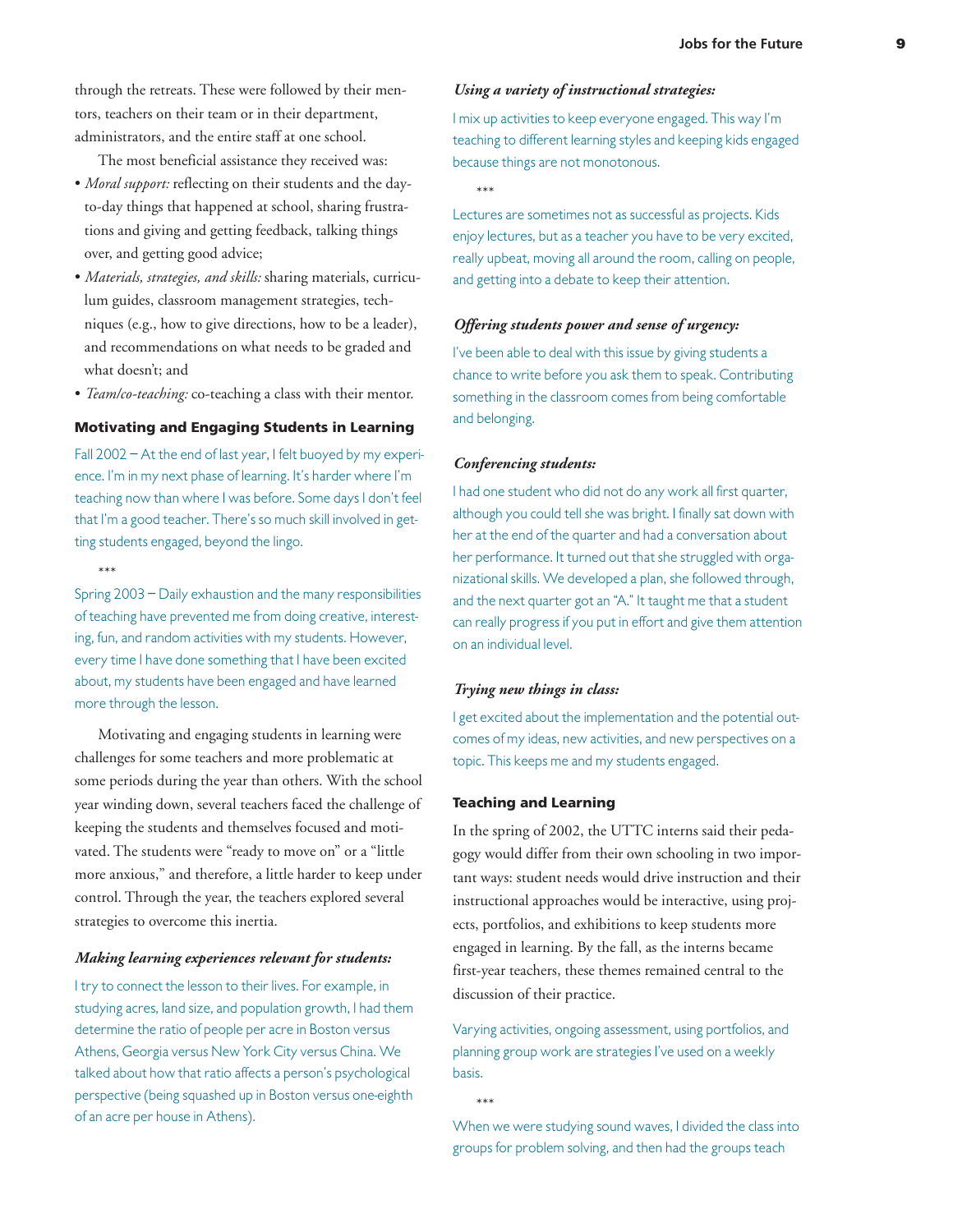#### **10 Stretch, Bend, and Flex**

their problems to the class the next day. They also had a quiz on the material each student taught. So, the stakes were raised in terms of accountability. Quizzes, group work, and presentations worked well together. Also, students taught at the level they understood it, giving me another chance to assess their learning in different ways.

One teacher reported difficulty implementing group work. At least four or five kids in each of her classes said they wouldn't work with other students. Another noted that "group work has been a struggle. I try to do it a lot, but it's hard to monitor all of them. There's a lot of goofing off, so there's wasted time. It's a good strategy, but I struggle to implement it."

By the spring, one of the greatest challenges for these teachers was figuring out how to reach students on different academic levels. As one teacher said, "I get a sense of my classroom understanding fairly quickly, but there is a wide range of ability and understanding within that class. I need to spend more time with students individually to see what they understand and where they need more help."

The most effective solutions to this issue were diversifying their teaching methods, individualizing instruction to fit the needs or preferred learning styles of their students, and offering avenues for providing extra attention to students after school or through their peers.

I diversify my teaching methods, for example, lecture and notes, readings and discussion, independent research, art work, videos, field trips, critiques of political cartoons, slides, propaganda materials, and writing—lots of writing.

\*\*\*

About halfway through this year, I remembered the spontaneity of my mentor teacher. When one thing wasn't working in his class, he would strategically move to something else. He would ask himself, "What can I do right now to make this a teachable moment?" And then he would do it. I have tried to also be strategic in my spontaneity.

They used a variety of approaches to meet their students' individual needs or preferred learning styles:

I think about how students learn and provide different entry points, for example, lectures, notes plus my explanations and students' explanations, activities, jigsaws. The students will work on the same assignments, but they will have different directions. For example, one group of students will focus on a particular skill, while another group is working on strengthening a different skill.

Long-term, self-directed, and self-driven projects, which are done either in groups or on their own, allow me to weave content into lectures, while also giving students enough room to explore new topics on their own.

\*\*\*

My fourth-period class likes working as a whole class with guided discussion. They love to talk or enjoy being given visual clues and drawing maps. They are very artistic. My firstperiod class is mature and smart. They refuse to work together in groups, and they like guided discussions. My ninth graders prefer games, competitions, being active learners. They work well in groups.

For two of the teachers, it was difficult to maintain high expectations for student work and a rigorous work ethic throughout the year.

I have high expectations. I make the students write a lot, but my students say, "Your class is so easy." So, am I a hard teacher or not? With the pressure of so many kids failing, the pressure to give more time to go over stuff many times. . . . I feel, personally, disappointed by how much of my expectations I've had to let go.

Beyond that, the challenges identified by teachers were individual:

It's a challenge to keep up with my preps and two different departments. I have more preps than anyone else, and they cross departments. So, I have events in both departments, such as portfolios.

\*\*\*

I think trying to figure out what is important in terms of what you are teaching, because I'm not too hung up on kids' learning every date and person in history. I'm more interested in their acquisition of critical thinking skills. For example, what are the causes behind it, the pushes and pulls? I see another level of growth when they go beyond memorizing facts and see history's relationship to their lives.

\*\*\*

Time became harder this year. Once relationships with kids were developed, those relationships demanded more time. The amount of time that I had to spend with each child became harder. I kept thinking, if only I had 20 minutes more, I know what they would be producing.

\*\*\*

My emerging challenge is that I sometimes lack confidence when I am presenting my side of an issue. I have experienced so much resistance that I can begin to question myself and always feel that I am the lone perspective on many issues.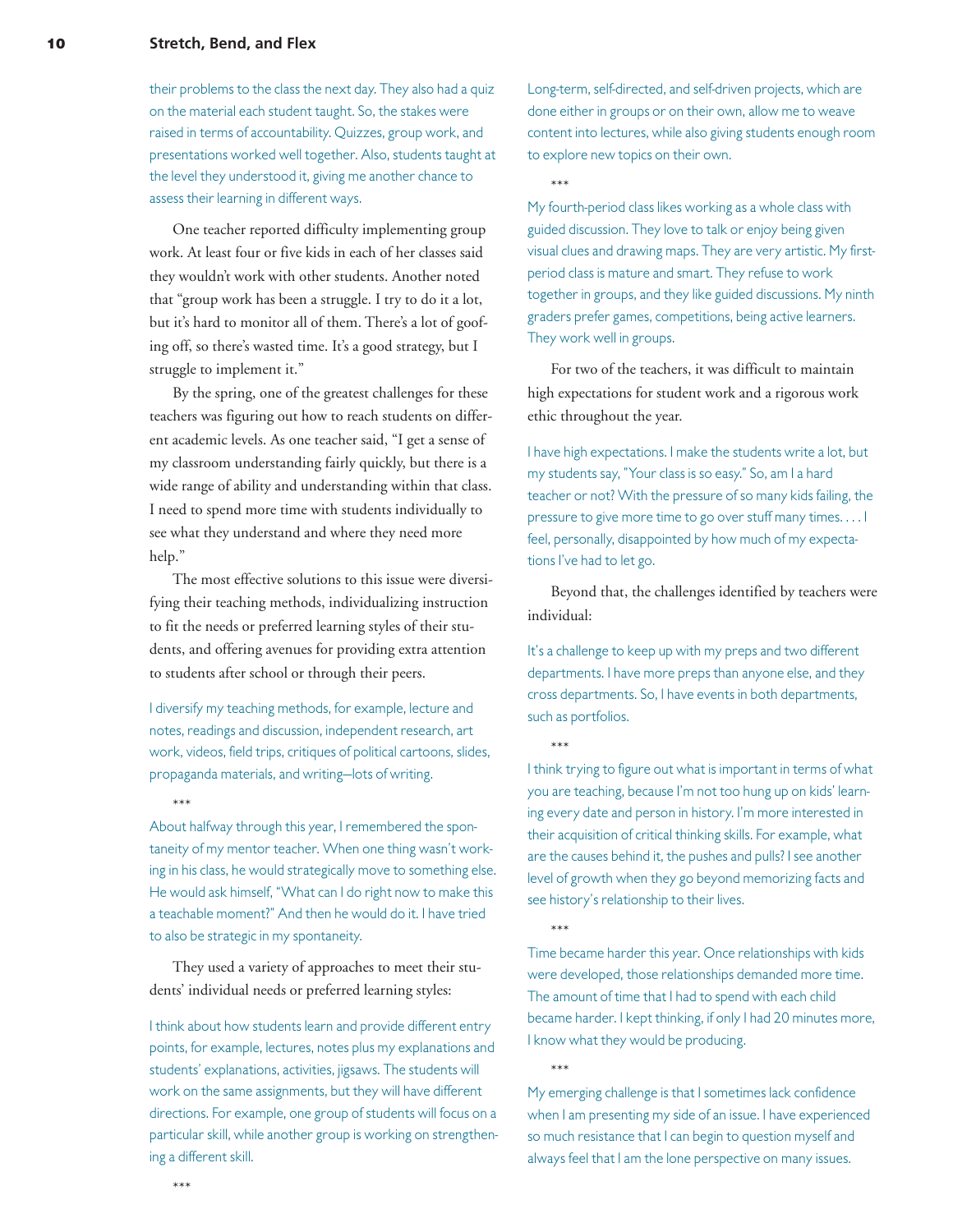#### **Organizing, Planning, and Grading**

Several aspects of teaching were challenging at the beginning of the year: grading, planning, organization, and curriculum development. As the year progressed, the teachers became increasingly comfortable with teaching in the classroom, planning lessons and units, and grading.

In the fall, teachers recognized that students wanted to know their grades but were finding it difficult to set aside time to check assignments.

Too much homework, not enough time to grade it all—madness! How much should I accept, how much should I grade? I was good at entering grades at the beginning of the term. Now, with grades due and the term ending, I'm not so good.

The task of maintaining a schedule for grading became less demanding as the teachers discovered systems to assist them through talking to their mentors, teachers in their department or team, or among themselves. Some found it easier to set aside specific time at home to assess work and make decisions about what to grade, and they also learned to use the school's "Grade Keeper" computer program to keep track of student grades.

As I got practice, I perfected my rubric for portfolios, and then I glanced and graded only for points on the rubric. I set up a system: I glance-grade and put more time into aspects that are more critical to me at that point in time.

Concerns about curriculum waned as more than half of the teachers worked on departmental or grade-level

teams to develop curricula for their students**.** They received support from colleagues, and their experiences with their students enabled them to better gauge how much content is too much or too little. Planning became easier as some prepared lessons with colleagues, their team, or their department, and some set their own priorities for their classrooms and prepared lessons that reflected those priorities.

These struggles (keeping up with planning and grading) have stayed present through the year, but were definitely more present in the fall. I have tried to implement a system of getting these things done. I think that the struggle is more in the incessant nature of these tasks, for even as the year went on, they never disappeared.

\*\*\*

I've provided my juniors and seniors with assignments for two or four weeks at a time (like college). We both know where we are headed, and it has helped when students miss a class or have to make-up assignments.

#### **Managing Classrooms**

Initially, classroom management was a surprising challenge for seven of the new teachers. A few began the year trying to be stern enough to obtain the authority needed for control, but they found in retrospect that they had not been strong enough.

I expected discipline issues but not to the extent I'm experiencing with my fourth-period class. It is a large class of 30

#### **Mourning the Loss of a Positive Learning Environment**

In the fall, four of the first-year teachers mourned the loss of the positive learning environment they had as UTTC interns. As they became accustomed to larger schools or to a small school still trying to find its rhythm in its second year of existence, they missed the strong sense of community among faculty and students in their internship schools.

"There's very little time to stop and reflect. Few structures are in place, and there's no common planning time. That is in stark contrast with last year, where the teachers were constantly in touch through inter-teacher discussions. We would talk during down time and free periods. It was a part of the culture."

Given their experiences in their new schools, these four teachers identified some aspects of the UTTC program that benefited them during their first year of teaching: immersion in a positive peer culture, focus on connecting with students, different perspectives on teaching, and analysis of the classroom. Immersion in a positive peer culture taught them "how to create collegial relationships, seek feedback, and engage in reflection." For most of them, this drove them to interact more with others in their new settings—to break down the isolation that they could have felt in larger, more impersonal schools. It also made them "adept at recognizing the pitfalls of schools that don't have healthy cultures." The student relationship component—"the expectation that you will connect with each student"—provided a compass for them in their new schools. Although they appreciated the different perspectives on teaching and the skill to analyze their classroom that they gained in their internships, one teacher noted that it is "hard to maintain the same level of analysis without an environment that values it."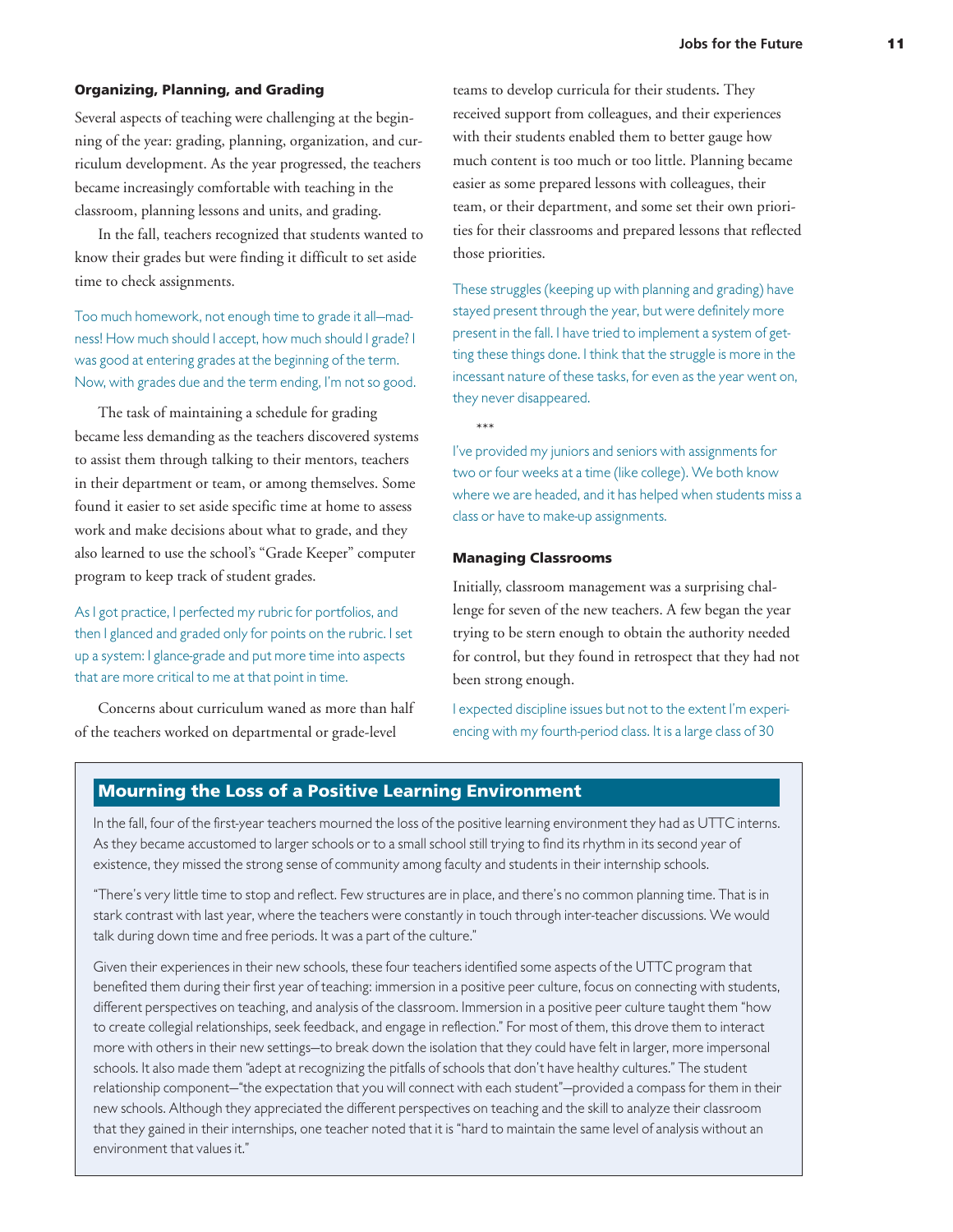students. Five of the 30 are passing and most of them don't turn in work. My discipline up to that point had been selfresponsibility. But these kids are not ready for that!

\*\*\*

Classroom management is like adolescence. You want it until you get it and when you get it you don't know what to do with it. I'm struggling for silence, and then I don't know what to do with it.

Most of the teachers regained control by being clear about rules, identifying the consequences, and then following through. One started the year by developing classroom rules with his students and having them do skits on what is "right" and "wrong" behavior. Another was clear from the beginning that her class is a fun place but also one for serious work.

Their concerns ebbed and flowed throughout the year—high in the beginning of the year, tapering off as they adopted different strategies, returning at the end of the first term, slacking off again, and then reappearing at the end of the year. Yet, as the year progressed, they gained comfort with classroom management through a variety of actions.

Two teachers set aside time over the weekend to develop plans. They discovered that planning provides a structure for the following week and wards off some discipline issues. Other first-year teachers planned their curricula with more experienced colleagues on their teams or in their departments and took responsibility for developing lessons, handouts, and quizzes for portions of units or projects. Many developed systems to organize their classrooms. For example, one person prepared folders with handouts for each class during the day as an easy way to gather materials and assignments for absent students.

Day-to-day, I see it as a balance between planning and grading. If I'm planning well, most of the problem behavior disappears. That works until grading raises its ugly head. Around progress report time, planning goes by the wayside. I wing it more and the class goes bonkers.

\*\*\*

I need to be structured. My lessons don't need to have holes in them. I have to keep going, so the kids are not easily pulled off track.

For the times when student behavior would seem to get out of hand, the teachers learned that they did not have to take care of everything that occurred. They needed to determine what to make a big deal of and what to let

ride. When the entire class went off-task, "don't escalate, de-escalate: whisper instead of yell. De-escalation and taking it down a notch helps take the stress from you." When the behavior was individual, mini-conferences with students were helpful.

I've used my physical presence, standing by their desks and maintaining eye contact.

\*\*\*

I find it more effective to go to each section of the classroom and do a walk-around rather than stay at the front and yell. Some kids only respond to the yell, some to the whisper, and some to the threat.

Some teachers found it valuable to talk to parents, and many leaned on colleagues for support. In calling parents, some found it easier to discuss issues when the parents considered themselves partners in their children's education. In some cases, though, when students were literally raising themselves, teachers found that a phone call could make matters worse for the student.

It has helped to call a few parents, although in some instances that has only exacerbated the student's behavior.

\*\*\*

I've taken ideas from other people and from research that have actually worked in similar situations (e.g., printing up a page of rules brainstormed at a new teacher meeting; learning to be firm, but not necessarily stern from a teaching and learning group meeting).

Finally, meaningful relationships between students and teachers eased classroom management issues.

The motivation of my students got better as the relationship between us became more developed and as we gained more trust in one another. Very recently, there has been a flourishing of effort and productivity of some of my toughest kids. It just takes time to bridge these gaps and relationships. In order to have motivation around something, there has to be a spark of creativity. Then, the follow-up on this spark requires hard work.

\*\*\*

I made building relationships a priority, keeping an open door and encouraging discussion. If anything, I've been too friendly, but, I'd rather go in that direction. Building the relationships has helped with classroom management issues. I can separate the behavior form the student and they know that, too.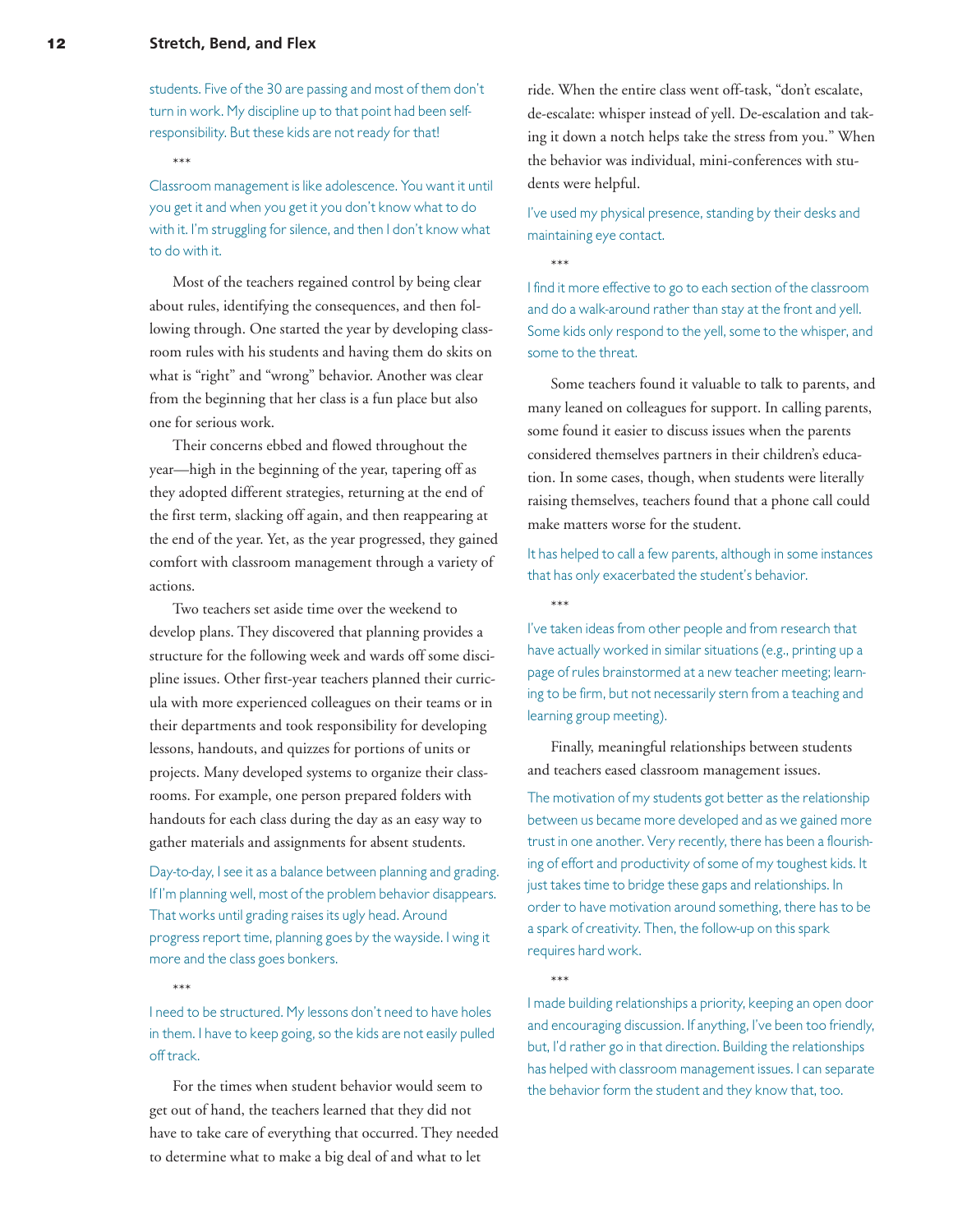\*\*\*

# **Preparing for the First Year**

Spring 2002: I don't think of next year as my first year of teaching. It feels like my second year—same school, same kids, and same Tufts colleagues.

Spring 2003: I feel very well prepared, and yet there is so much more to learn. Teaching is not an exact science.

When they looked back at their preparation program, the teachers isolated three aspects that were extremely beneficial for their learning: the year-long internship, the positive peer culture of their cohort and the pilot schools, and the multi-faceted support system that UTTC provided for them. The year-long experience in school enabled them to get real-life experience while learning about pedagogy and learning styles, and it provided a bridge between theory and practice. They were "living, breathing, and eating teaching."

"Confident" and "comfortable" were words the interns used to describe themselves more and more often as they moved into and through their first year of teaching. The internship enabled them to "experience the full roller coaster, of good days and weeks and bad." It was a precursor for similar activities throughout their first year, for example, feeling overwhelmed by work in mid-February during the internship, then facing that same challenge again in the first year of teaching and knowing what it felt like and how to work through it. "That immersed opportunity has made me be resilient, to come back and start over again."

Being co-teachers for an entire year of the internship prepared them for what they faced in their own classrooms. It aided them in setting up their classroom spaces, establishing discipline, and setting tone and expectations.

It sounds basic, but dealing with a lot of different personalities at once gave me both experience and confidence to go into the classroom and be myself. I had a revelation about discipline at the end of last year: i.e., I can make demands and students won't think I hate them or fall apart. Kids are much more resilient.

The year-long experience provided them with an opportunity to see the growth in their students as well as themselves. It helped them to better understand:

• How to be student-centered and what that looks like in

several classrooms and a school;

- How to reflect on their own teaching and to solve problems in their classrooms;
- How to think about a curriculum, how to teach it, and how to integrate other elements into it to make it more engaging for students;
- How to organize their work and time within a classroom;
- How to plan and see an academic lesson in total;
- How to move kids out of their comfort zone;
- How to organize group work with students;
- How to use projects, portfolios, and exhibitions; and
- How things work in a school.

Yet, as the teachers expressed in the spring of 2003, their first year of teaching also reminded them of how much they still have to learn. Learning to teach is a "lifelong process or journey."

The cohort approach allowed them to go through the program with people from various backgrounds, who all enjoyed teaching, sharing ideas, and helping one another. The UTTC/pilot school staff fostered a close-knit environment in which the interns' questions, opinions, and suggestions were accepted and discussed.

We work together well, like pieces of a puzzle. Despite our different content areas, we had similar experiences and questions, for example, "How do I deal with failure?" or "How can I reach students with this lesson?" It was more than commiseration; it was deep problem solving.

Another appreciated both the collegiality and the diversity of the UTTC group:

For me, a part of the program's emphasis on diversity was being in an intimate group of colleagues who were from different backgrounds—racial, family, geographic. Having experiences at the school and then having an amazing group of people to share those experiences with was life-changing for me.

Discussions during seminars, in the faculty room, or over dinner with their peers made the interns feel like they were "not alone or inept." This also made the internship an incredible year-long immersion in education.

Those who taught in pilot schools maintained a new close-knit group with which to travel through their first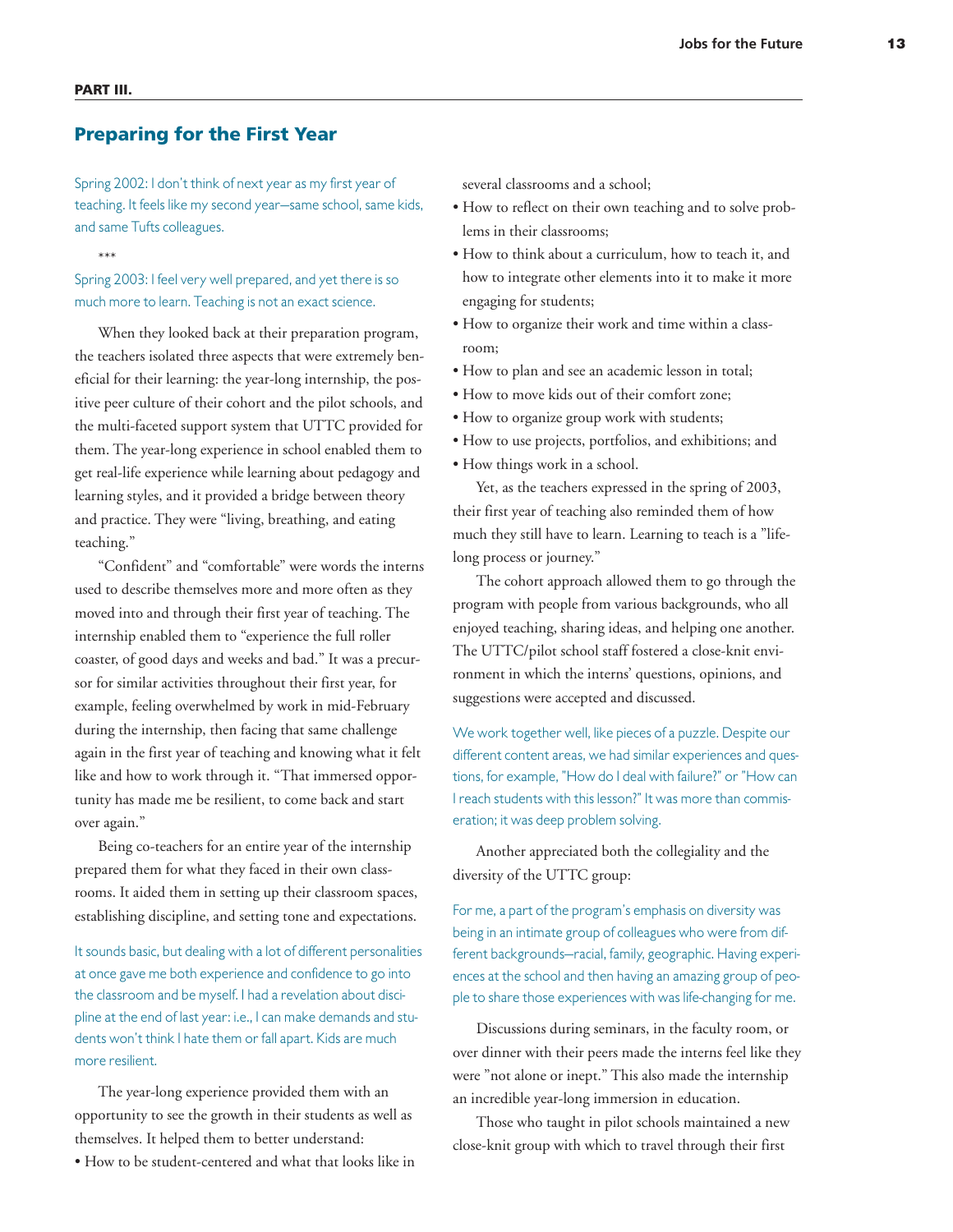#### **14 Stretch, Bend, and Flex**

year of teaching. Those who were not employed in pilot schools found it more difficult to find the depth of support the cohort offered. They missed the quality of the conversation with fellow interns and the time for reflection and group problem solving.

The multi-faceted support system that UTTC provided or facilitated was invaluable. The system of "very talented and intellectually strong people, who are or have been high school teachers"— the professors at Tufts, the

intern coordinator at Fenway, and teachers in the pilot schools, as well as their own cohort group—gave them lots of adults and peers with whom to work out problems. During their internship, mentors and veteran teachers exposed them to different teaching styles and types of support. Even sometimes contradictory feedback and strategies were much more helpful and real than only seeing and hearing about one way.

#### **PART IV.**

# **Strengthening Their Preparation**

Despite their enthusiastic endorsement of the UTTC program, the new teachers had a few recommendations for strengthening it. The most frequently mentioned options were exposure to different school models, introduction to classroom management strategies for dealing with diverse populations, and the continuation of collegial reflection after graduation.

Their request for an introduction to different models was driven by a desire to know more about other schools and classrooms, and the practice of teachers in them. This exposure could be accomplished through case studies or visits to other schools. They wanted to look at "education as a whole"—not just small, urban schools but also large, comprehensive schools in urban areas, suburban schools.

We weren't all coming from urban environments like this one. It would have been helpful to have more tours of Boston's neighborhoods and to visit more schools in the city and the suburbs. School visits allow you to see different students and teaching methods and give you a more wellrounded idea of what it is like to teach in different settings.

Two teachers would have placed more emphasis on concrete strategies that could be used in the classroom.

It would have been helpful to look at issues of teaching and learning through the lens of skill diversity, not just racial diversity. I have heard the phrase "differentiated instruction" countless times, but I have never seen a lesson plan that really shows what this looks like in the classroom. We covered the theoretical side of skill diversity in depth, but the strategy and implementation side needs more emphasis.

The UTTC graduates also proposed the addition of a case study class that would teach them to analyze the different backgrounds and strengths of students and recognize how that influences the classroom setting. For example, a case study approach could help future teachers learn more about discipline and how it aligns with different cultures.

People grow up with different expectations around discipline and respond very differently to the same type of discipline. For example, Asian kids are taught to defer to teachers a lot more than kids from other cultures. I think that increasing our awareness and learning more about this issue would be a great tool for making us better teachers.

\*\*\*

In terms of cultural difference, I know how to deal with students from my own background. I know what requests to make and how they respond to them. However, African-American students, as a rule, respond to a more direct and inyour-face approach and that is not my personality. It is a weird thing that I am learning: with some of my students, I need to not be myself to be an effective teacher.

The school-based seminars, interactions with mentors, the Tufts classes, and peer gatherings provided places to discuss the challenges the UTTC interns faced, as well as opportunities to share strategies and techniques, solve problems together, and learn how to develop collegial relationships by creating them day-to-day. So it was not surprising to see their reaction to the extension of these discussions through the retreats this year.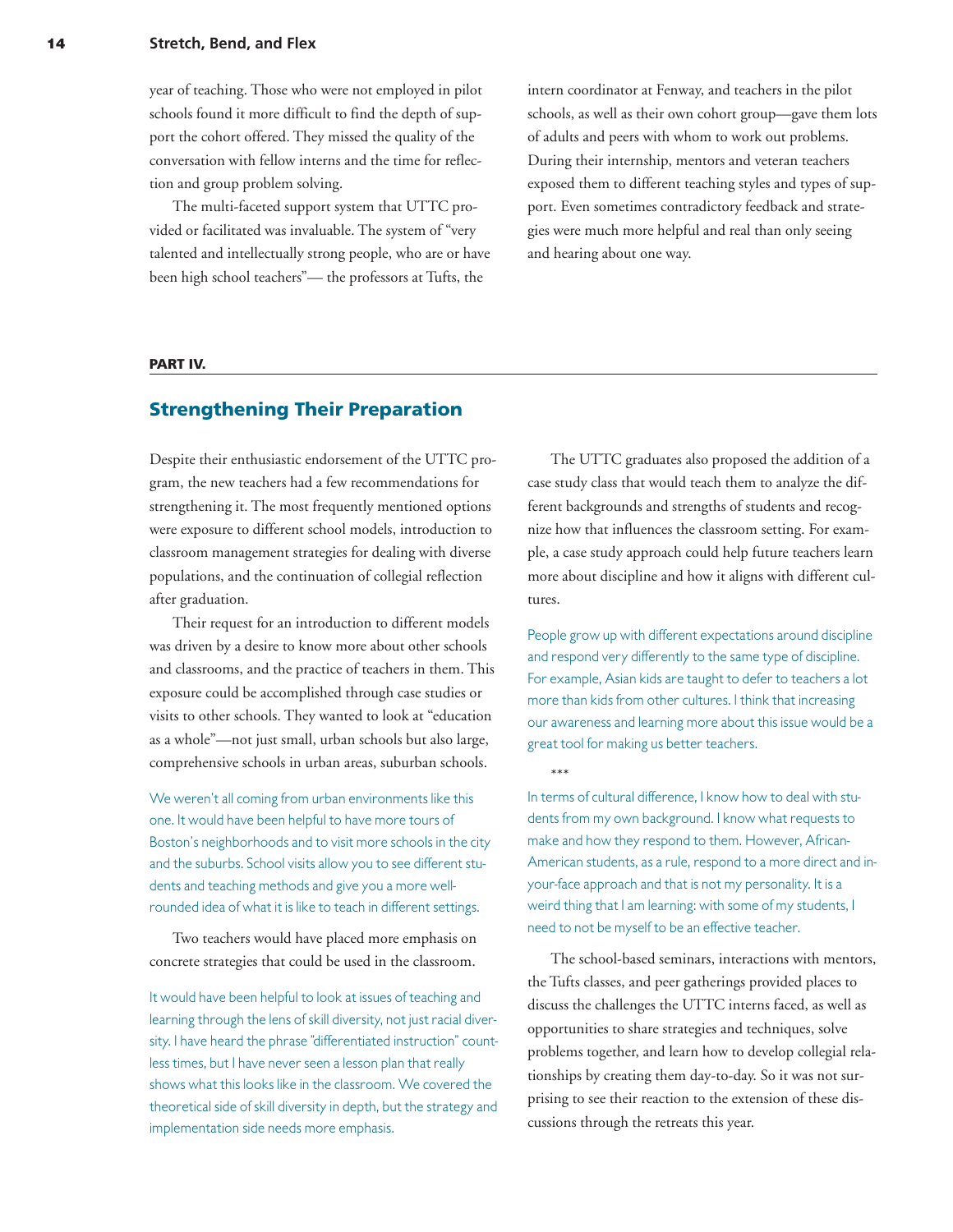After the first year has been completed, it is just as important to continue the relationships we have built and continue to learn from each other. This continuity is almost as important as anything.

These reunions were especially valued by one of the new teachers who didn't have the benefit of the collegial relations that some UTTC graduates gained by working in a pilot school setting.

I think the addition of this year's reflection has been really important for me, because I don't get this portion at school reflecting on why I'm really doing this, what's important to me, what I seek in the colleagues who I work with or want to work with.

#### **PART V.**

### **Reflecting on Success and the Future**

Continual reflection is at the heart of the Urban Teacher Training Collaborative, and it has become integral to its graduates' professional lives. Some of the first-year teachers kept journals; others talked to colleagues about their challenges and successes on a daily basis; and some reflected on their own on their year.

I can't judge the success of my teaching. I know I am definitely doing a lot of good things, but I think the success will come when I see my kids off to college. I want them to be competitive in the world outside of school.

\*\*\*

I made it. That's one thing. When I look back on this year, my success will depend on a mix of things (relationships, content, and longer-term evaluation).

 $***$ 

I don't know how I'm going to judge my successes. It's not going to be what the teachers next year say about me or my students. It's not from tests or quizzes. It may come from the students choosing a piece of writing that they did during the year that they feel really proud of.

\*\*\*

I've been judging myself all year long. I'll take some time at the end of the year to have a meeting with myself. I'll look through everything I've done: what worked, what didn't work, what I should change. Then, I'll revisit what I've written in August.

When asked how they would judge their first year as a teacher, then, some cited room for improvement, while others felt the measure of their success lies further ahead in time.

Whatever the measure, they linked success to the impact they had on their students, both academically and socially:

We got the Math Connections kids to complete electronic portfolios, which live on the school's hard drive. The students' finished products were amazing. They could see their growth over the course of the year.

\*\*\*

We had gone through the trials and tribulations of learning Shakespeare's Hamlet. It was the first thing I taught this year and I hadn't taught Shakespeare before. We had an exhibition in which the students—even those who had not spoken in class—recited 15 to 20 lines on their own dramatically, with passion, emotion, and movement. It was beautiful. I had accomplished something that I didn't think I could, and the students had accomplished something that they didn't think they could do.

\*\*\*

I felt like I was working really hard but failing almost every day. I asked my students to do an end-of-the-term evaluation on my courses as an opportunity for them to give me some feedback. One of my students, who had failed every task that was assigned until third term, handed me a page-long evaluation. When she turned it in, she asked me to edit it so that she could write a final draft. She told me that she had taken history every year in school but never remembered what she was learning and had not been engaged by the content. This year, however, she loved history. She listed all of the things she had learned in class, and said the class had helped her to develop an interest in seeing new places and extending her view of the world.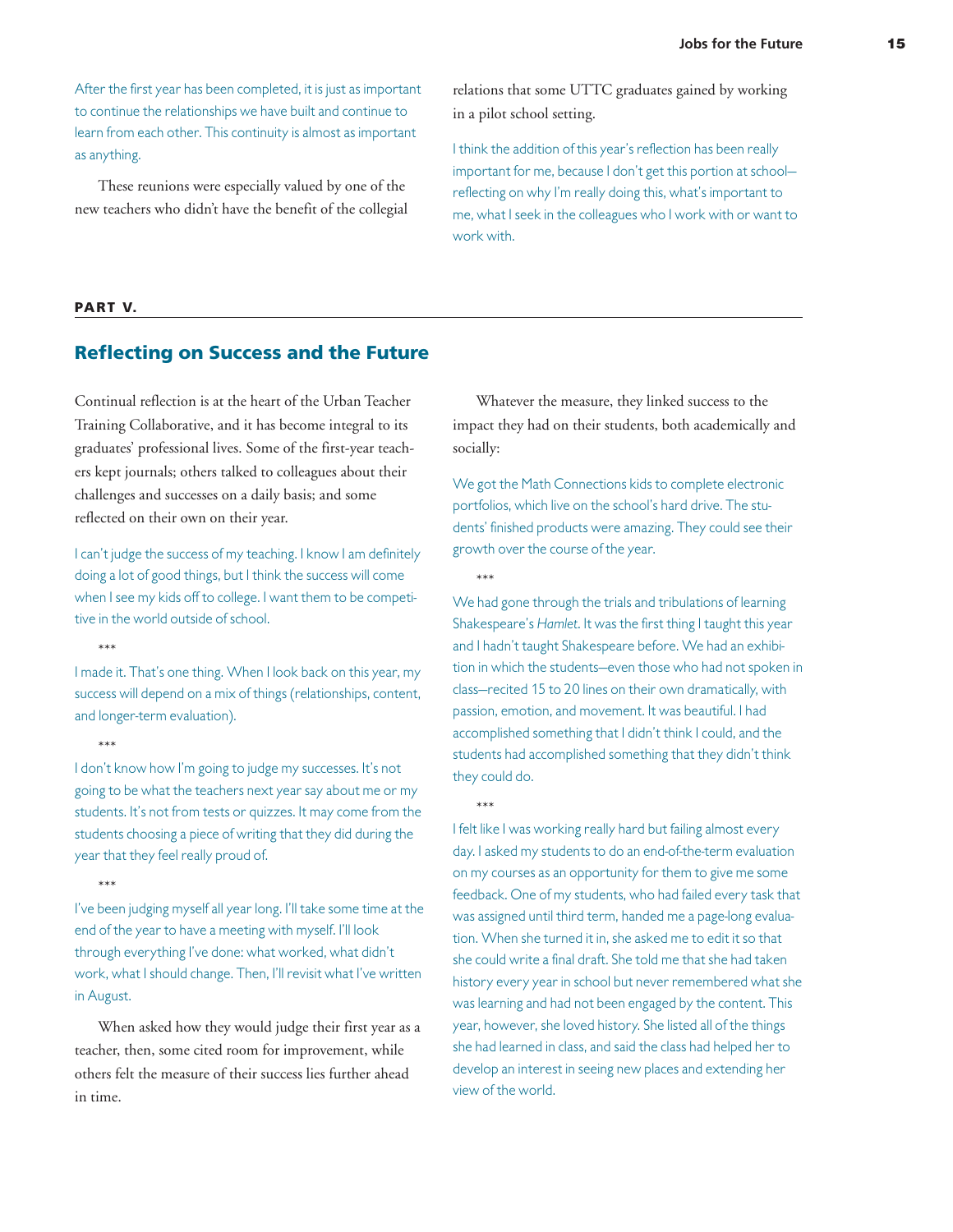The UTTC program has prepared people to be teachers who are committed to establishing significant relationships with young people in urban communities and are accepting the roles of leaders and change agents in their urban schools. They believe in the power of education to transform lives and improve communities. They understand the complex nature of teaching and learning and are willing to continue to learn more themselves about how best to meet the needs of students, families, and colleagues as teachers in urban schools.

#### **Future Plans**

In the fall of 2003, eight of the ten teachers returned to their current positions, one moved back to the Boston area, where she will be teaching in a suburban high school, and the other returned to her country to teach in a community college. When asked if they would be teaching in

five years, five answered emphatically "Yes," four had caveats, and one questioned was unsure about remaining in the field of education.

Yes, for at least two more years and probably five. I'm getting a degree in educational leadership, but I'm not rushing to get out of the classroom. If an opportunity arises for an assistant principal in a good school, then I'll take it for the experience. I'll stay in the classroom until I feel the time is right.

\*\*\*

I will either be teaching or pursuing my doctorate in five years.

\*\*\*

Even if I am not a teacher in a classroom, we have all learned this year that you don't have to have a class to be a teacher and that we always have the opportunity to affect a young person's life.